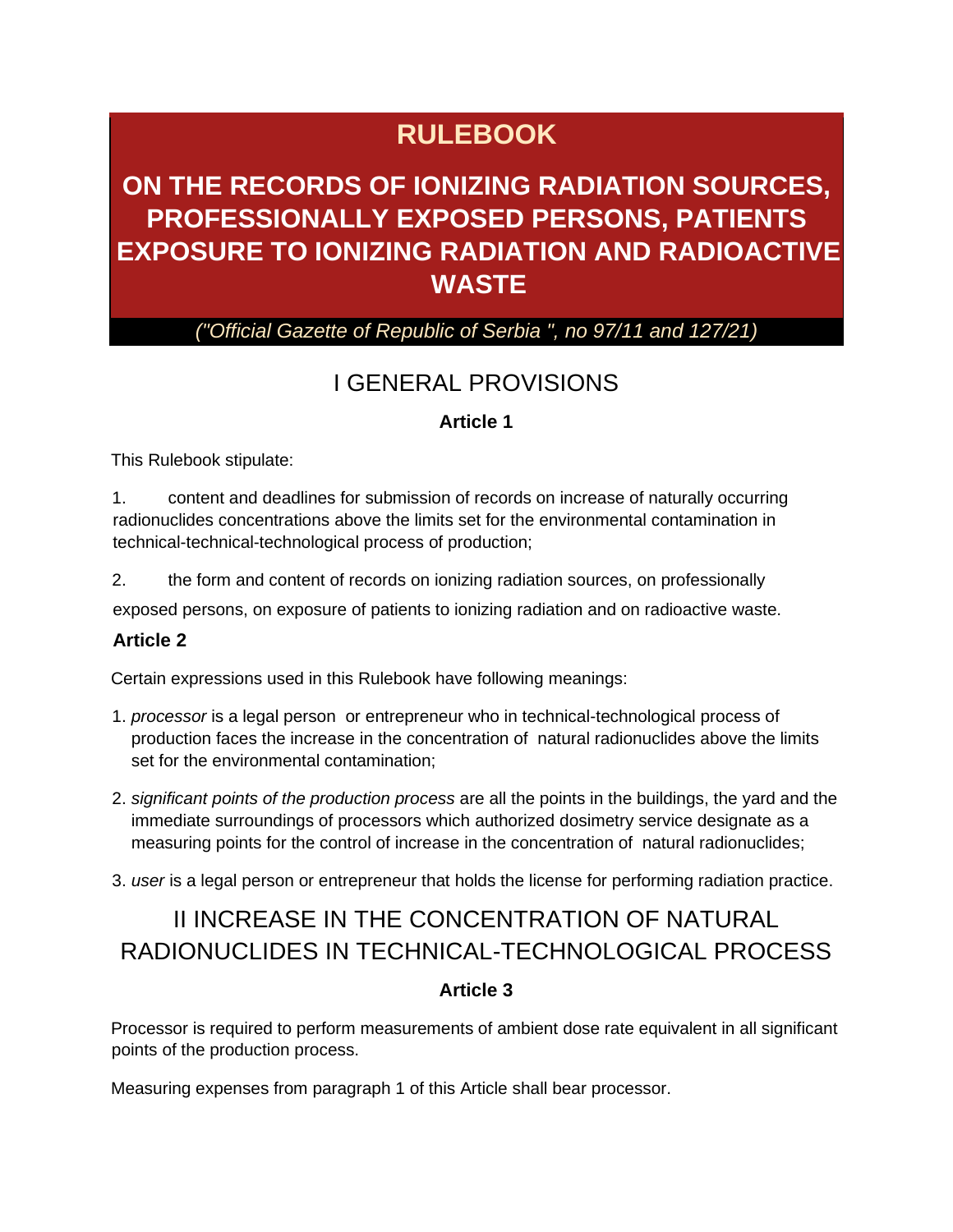Measuring from Article 3 of this Rulebook shall be carried only by an authorized dosimetry service at the request of processors.

Authorized dosimetry service based on the measuring results of ambient equivalent dose rate may assess a minimum of additional measurements (identification of radionuclides, sampling and measurements in work areas or the immediate surroundings, etc.) necessary to determine the level of exposure of workers in technical-technological process and the exposure of the population in the surroundings of investigated objects.

Authorized dosimetry service shall submit the measuring results to the processor, along with the

evaluation of exposure to ionizing radiation mentioned in paragraph 2 of this Article. **Article 5** 

Processor is required to keep records of the type and quantity of material entering the technicaltechnological process, the type and quantity of final products and the measuring results of the authorised dosimetry service.

### **Article 6**

Processor is required to submit the record under Article 5 of this Rulebook to the Serbian Radiation Protection and Nuclear Safety Agency (hereinafter referred to as - Agency) within one year from starting operation.

Processor that started operation before this Rulebook enters into force, is obliged to submit the records under Article 5 of this Rulebook no longer than one year from the day when this Rulebook enters into force.

## **Article 7**

Upon submission of records, the Agency is required to evaluate degree of threat to human health and the environment, and to inform the processor about evaluation.

The Agency shall order the implementation of radiation protection measures if the result of the evaluation under paragraph 1 of this Article is such that the possible exposure of humans or the environment is above the prescribed limits.

## **Article 8**

If the Agency has ordered a processor implementation of radiation protection measures for workers or the environment, processor is required to implement ordered measures sticking to requirements imposed by the Agency.

Costs of implementing protective measures under paragraph 1 of this Article shall bear processor.

# III FORM AND CONTENT OF RECORDS ON IONIZING RADIATION SOURCES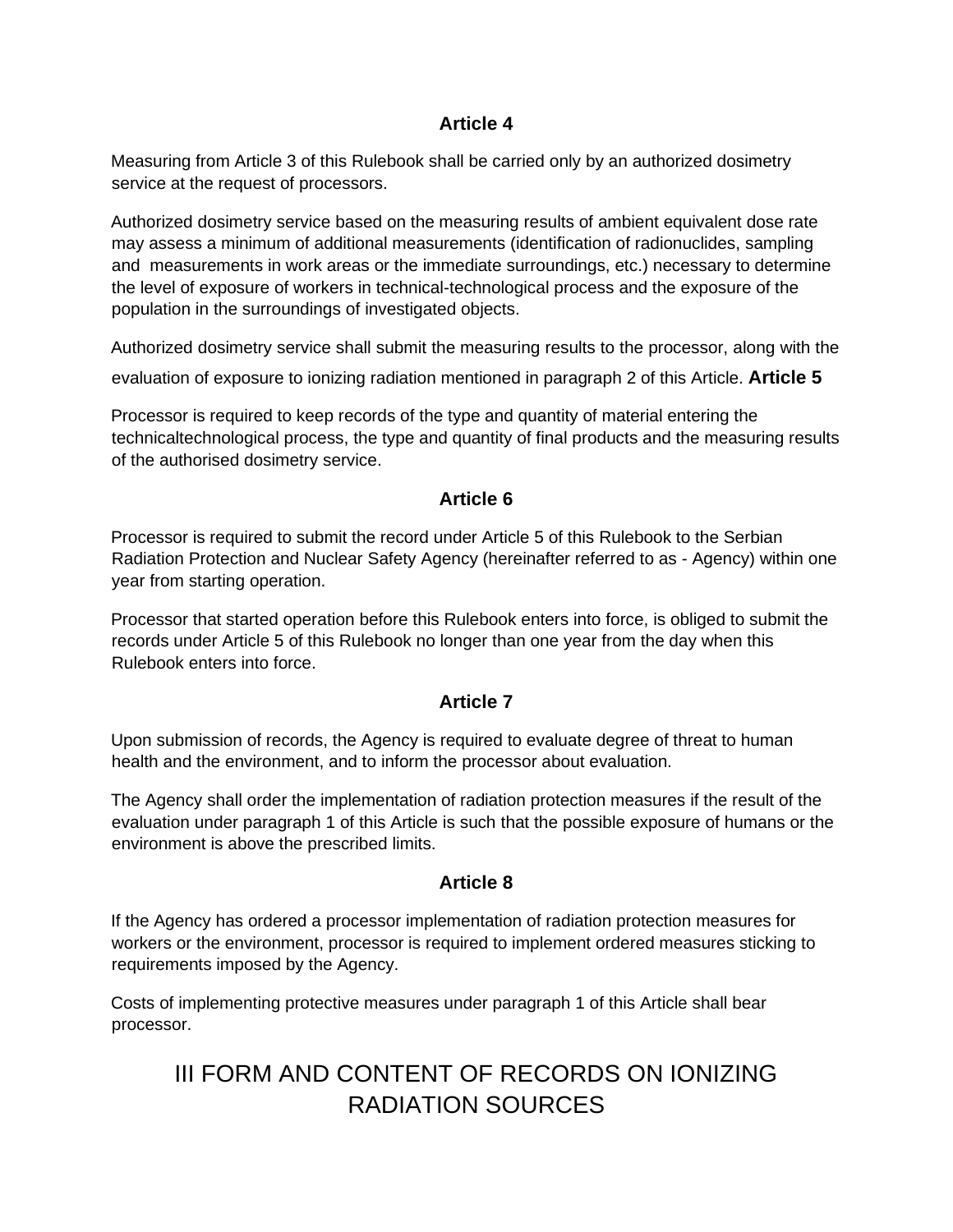The holder of the license for nuclear activities performance is required to keep records and submit them to the Agency in the manner prescribed by bylaws on nuclear safety.

The holder of a license under paragraph 1 of this Article is obliged to keep records of ionizing radiation sources (except nuclear material and radioactive waste in storage) and persons professionally exposed to ionizing radiation, in a manner required by this Rulebook. **Article** 

**10** 

The user is obliged to keep records of the sources of ionizing radiation, professionally exposed persons, the exposure of patients to ionizing radiation and radioactive waste in written or electronic form.

The user is required to keep the records under paragraph 1 of this Article in a manner prescribed by Articles 13, 14 and 15 of this Rulebook.

## **Article 11**

On the request by the Agency, user is obliged to submit his data, and data from the records described in Article 10 of this Rulebook.

The user is obliged to submit his data on the Form 7, which is attached in Appendix 1 of this Rulebook and is an integral part thereof.

## **Article 12**

The Form 7 contains information about the user such as: name of the legal person or entrepreneur, headquarters, address, phone number, fax number and e-mail address of the legal person or entrepreneur; identification number and tax identification number of the legal person or entrepreneur, number and date of issuance of the license for performing radiation practice; person responsible for radiation protection (name, level of education, phone number, fax number and e-mail addresses); certification of records (which include: date and location; place for the seal; signature of authorized person).

## **Article 13**

The content of of records maintained by the user of the devices that produce ionizing radiation includes the following information:

- 1. name of generator and additional devices;
- 2. name and address of the producer;
- 3. type and serial number of the generator or the x-ray tube;
- 4. location of the building or the room where it is used;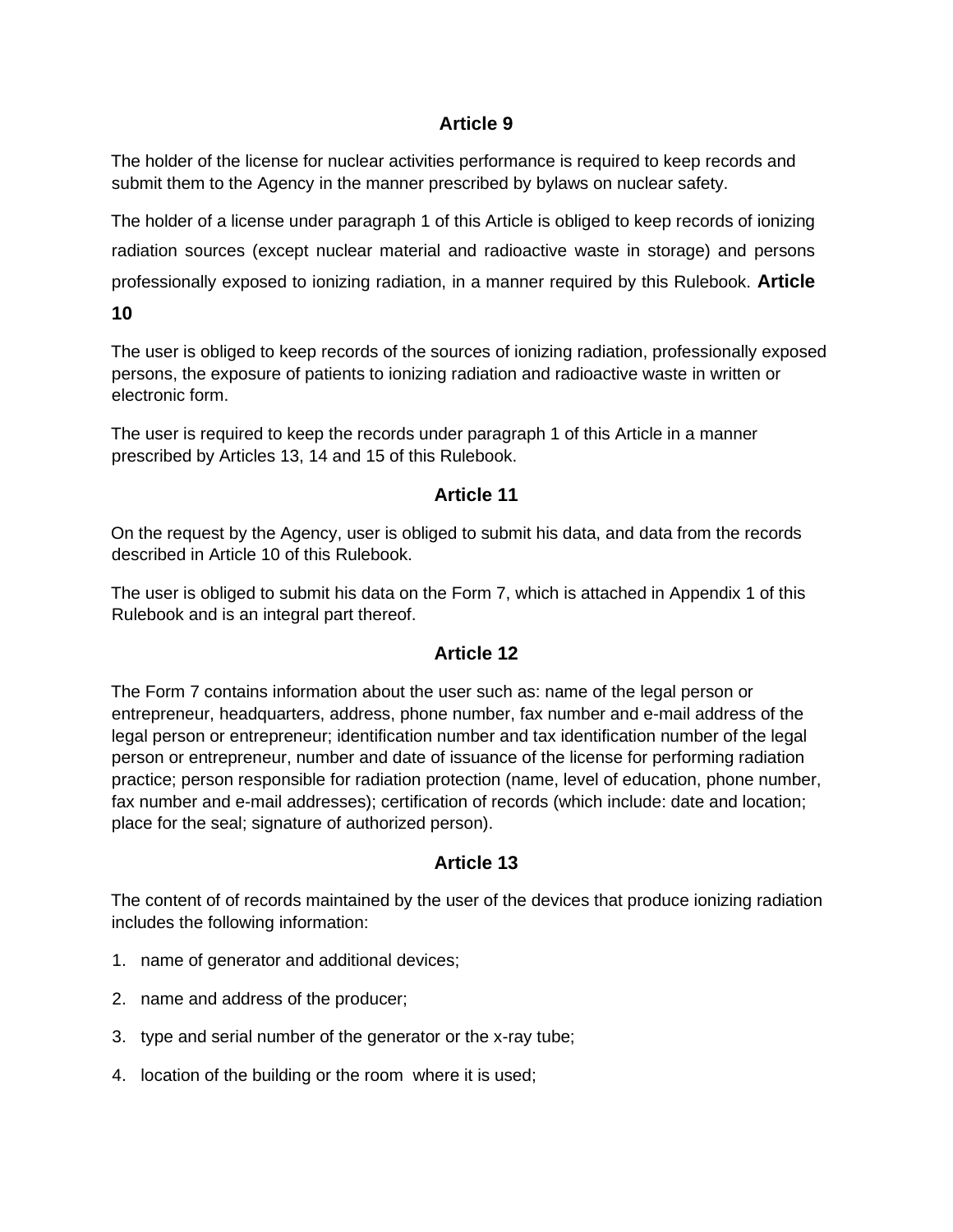- 5. room size and ventilation shafts;
- 6. number and date of decision issuance of use and the license for performing radiation practice;
- 7. number and date of attest;
- 8. generator type and purpose of the generator;
- 9. tube types;
- 10. operating mode (illumination, imaging);
- 11. nominal high voltage X-ray tube and the anode current;
- 12. circuit of the generator;
- 13. filtration;
- 14. repeatability of recording time, high voltage and equivalent dose;
- 15. position of the reference axis;
- 16. type of image receiver;
- 17. measurements for estimation of exposure to ionizing radiation (dosimetric measurements);
- 18. measurements for control of the quality management system;
- 19. date and type of accident/incident and the method of repair;
- 20. changes carried out on the device (failures, repairs, services, replacing of tube);
- 21. name and address of the legal person that performs servicing or maintenance;
- 22. other reasons for cessation of use of the generator.

The user is required to include in the records those information specified in paragraph 1 of this Article, related to the type of radiation practice performed (medical application - therapy, diagnostics, industrial application, etc.).

#### **Article 14**

The content of the records maintained by the user of sealed sources of ionizing radiation include the following information:

- 1. name and purpose of ionizing radiation sources;
- 2. name and address of the producer;
- 3. date of manufacture, delivery, beginning and cessation of use;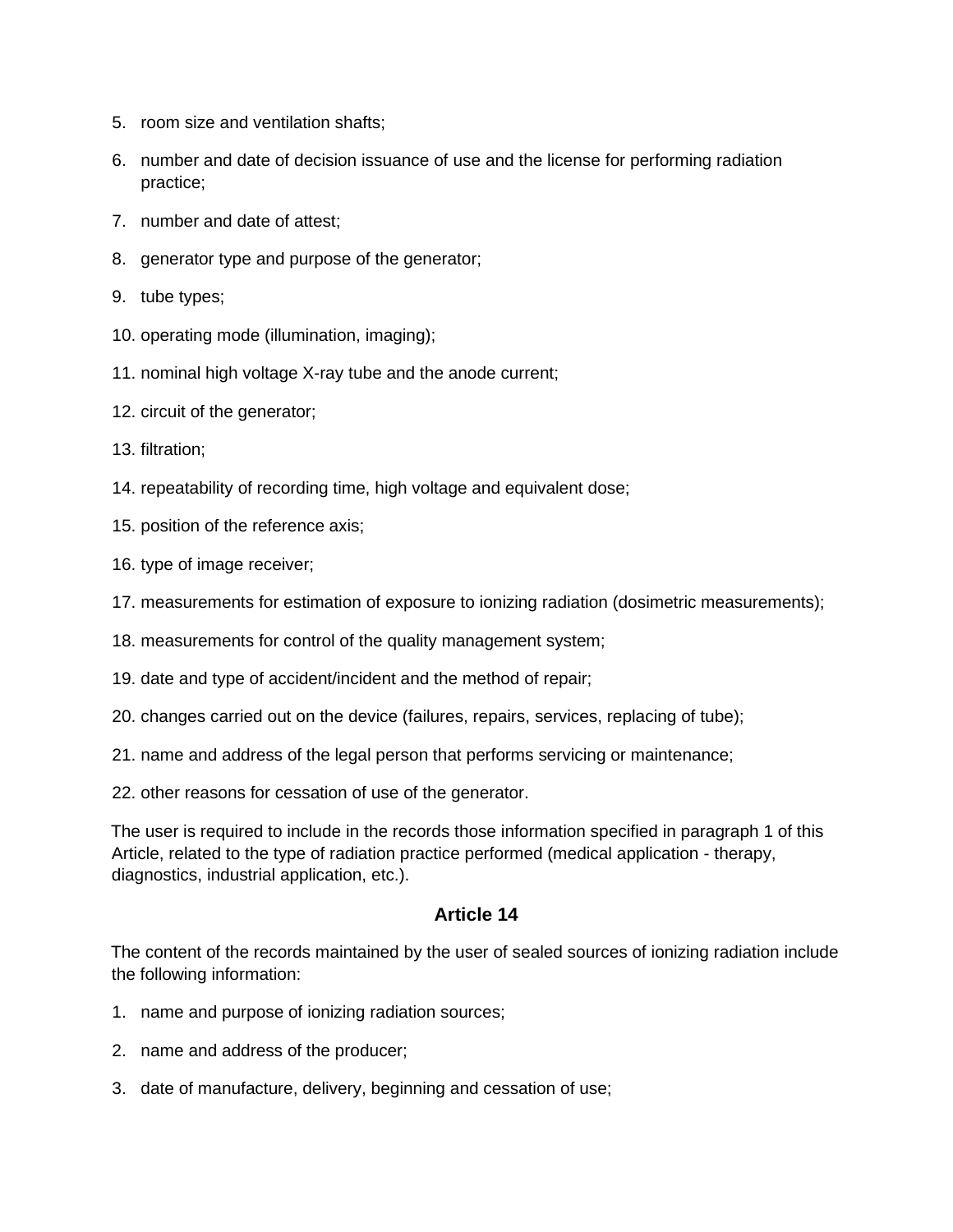- 4. activity of the radiation source at the time of production, procurement, beginning and cessation of use;
- 5. location of building or the room where it is used;
- 6. room size and ventilation shafts;
- 7. number and date of decision issuance of use and the license for performing radiation practice;
- 8. type and serial number of the monitor;
- 9. date of calibration or verification of the monitor;
- 10. measurements for estimation of exposure to ionizing radiation (dosimetric measurements);
- 11. measurements for control of the quality management system;
- 12. date and type of accident/incident and the repair;
- 13. name and address of the legal person that performs servicing or maintenance; 14. date and place of storage.

The content of the records maintained by the user of open sources of ionizing radiation includes the following information:

1.name and purpose of ionizing radiation sources;

- 2. name of radioisotopes in radiopharmaceutical (only for use in medical purposes);
- 3. name and address of the producer;
- 4. date of manufacture, delivery, beginning and cessation of use;
- 5. activity of the radiation source at the time of production, procurement, beginning and cessation of use;
- 6. location of buildings or the room where it is used;
- 7. room size and ventilation shafts;
- 8. number and date of decision issuance of use and the license for performing radiation practice;
- 9. type and serial number of the radiation monitor;
- 10. date of calibration or verification of the monitor;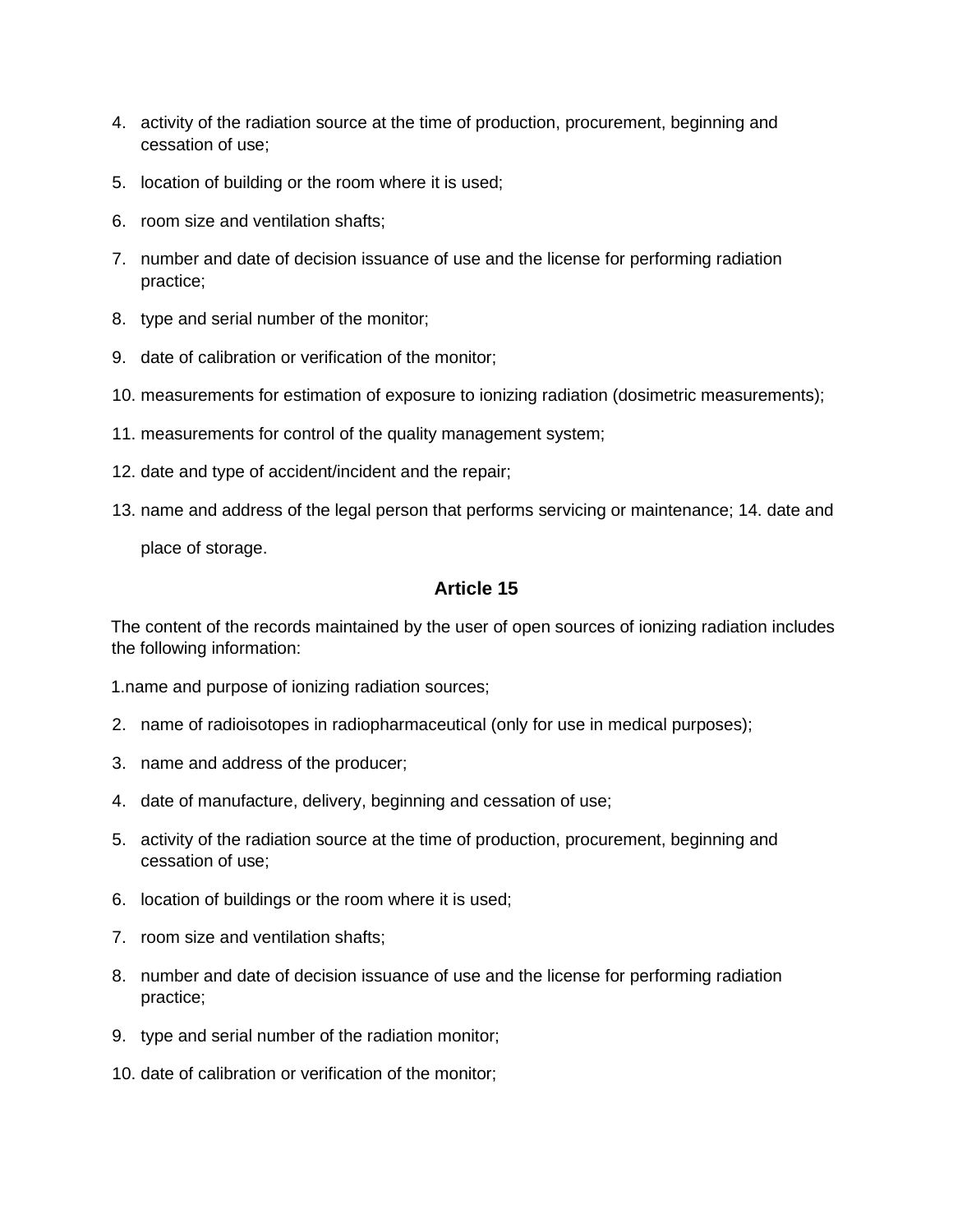11. measurements for estimation of exposure to ionizing radiation (dosimetric measurements);

- 12. measurements for control of the quality management system;
- 13. date and type of accident/incident and the repair method; 14. date and place of storage.

### **Article 16**

The user of high activity sources is obliged to keep a separate record of an individual highactivity source on Form 7 which is given in Appendix 2 of this Rulebook and is an integral part

thereof.

Form 7 contains the following information: source identification number; license holder information; information on where the source is located; source registration data; licensing data; regular control dates; source characteristics; data of source admission; data of source transfer; additional information.

### **Article 17**

User that applies ionizing radiation sources for medical purposes is obliged to keep records of patients' exposure to ionizing radiation, which can serve as a source of information for assessment of the dose received by the patient depending on the type of medical procedure.

Records of patients exposure to ionizing radiation includes the following information:

- 1. patients name and surname;
- 2. gender: M or F;
- 3. patients unique identification number;
- 4. address and place of residence;
- 5. contact phone number and email address;
- 6. date of ionizing radiation source application;
- 7. name of conducted diagnostic procedure with the use of ionizing radiation source;
- 8. parameters of ionizing radiation (type of radiation, beam energy, dose equivalent for tumor treated tissue; applied activity with isotopes type; high voltage and a product of time and current intensity - mAs - in diagnostic procedures);
- 9. name and surname of the person who approved the procedure of application of ionizing radiation source;
- 10.side effects; 11. accidents / incidents; 12. remarks.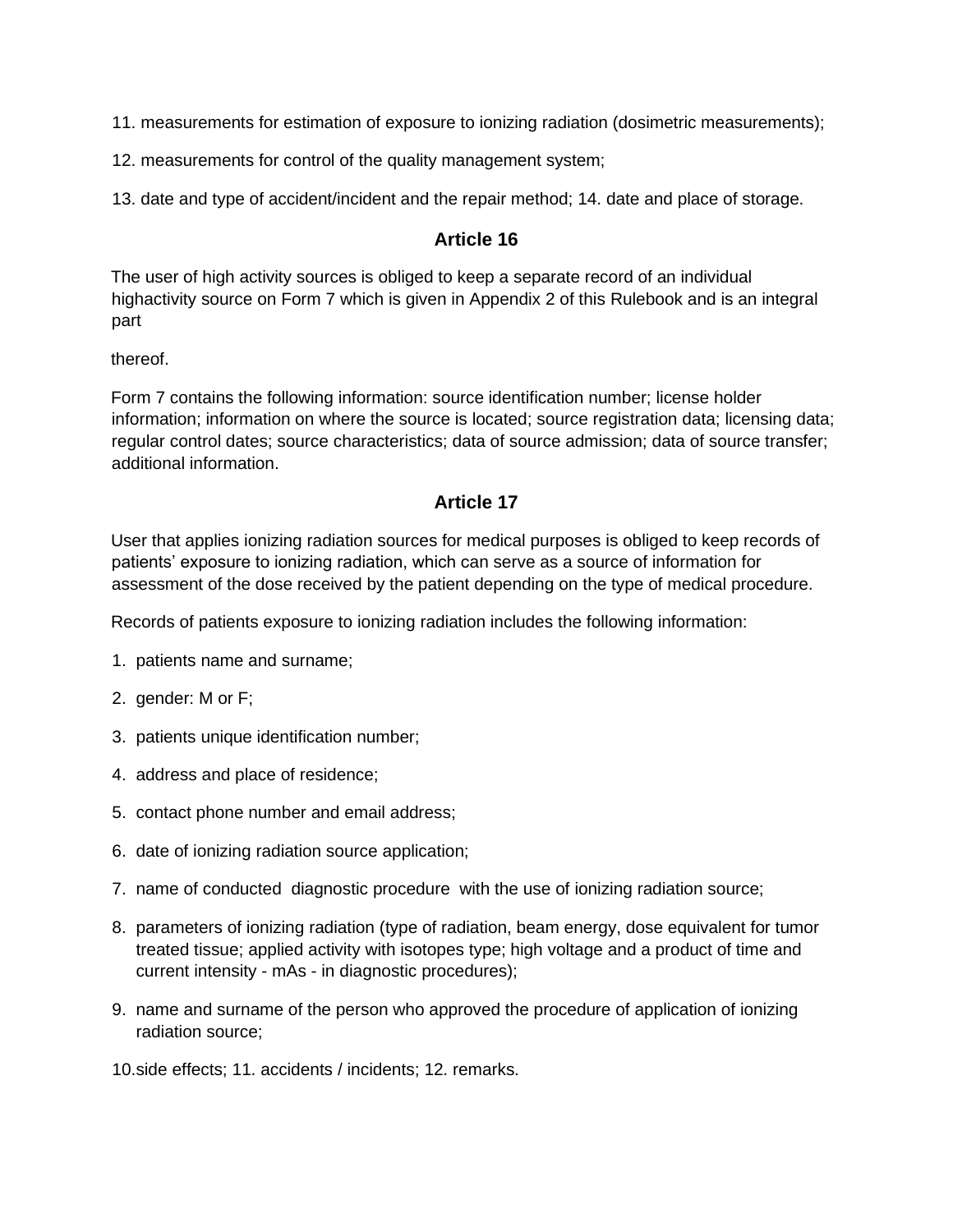User is obliged to keep records of professionally exposed persons. Records of professionally exposed persons includes the following information:

- 1. name;
- 2. surname;
- 3. gender: M F;
- 4. date of birth;
- 5. patients unique identification number;
- 6. education;
- 7. workplace;
- 8. person categorisation: A or B;
- 9. work experience in the ionizing radiation zone;
- 10. name and type of ionizing radiation source to which a person is exposed;
- 11. individual report of an authorized dosimetry service on measurements for estimation of exposure to ionizing radiation;
- 12. estimated annual effective dose;
- 13. estimated cumulative effective dose for the five-year period, with the fifth year running in the specified period;
- 14. work prohibition in the radiation zone;
- 15. medical examination dates and health ability evaluation.

## **Article 19 - DELETED**

## **Article 20 - DELETED**

#### **Article 21**

This Rulebook shall enter into force on the eighth day of its publication in the "Official Gazette of the Republic of Serbia."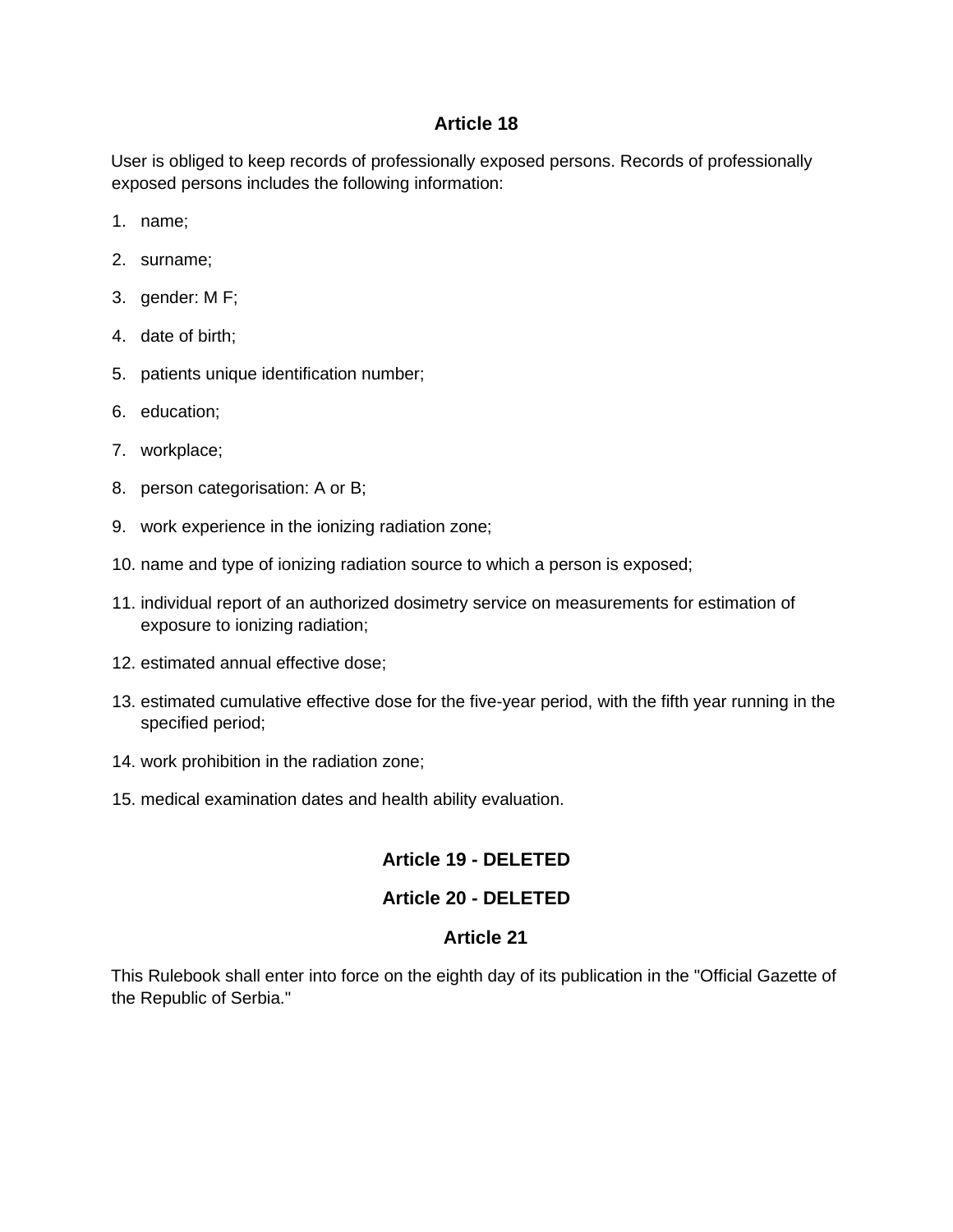# **Appendix 1**

## **Form 7**

## **USERS DATA FROM RECORDS ON IONIZING RADIATION SOURCES**

| Name of the legal person or entrepreneur:                            |                 | ID number |  |  |
|----------------------------------------------------------------------|-----------------|-----------|--|--|
|                                                                      |                 | VAT:      |  |  |
| City:                                                                | Address and no: |           |  |  |
| Telephone:                                                           | Fax:            | E-mail:   |  |  |
| License for performing radiation practice (number and date of issue) |                 |           |  |  |
| Person responsible for radiation protection:                         |                 |           |  |  |
| Telephone:                                                           | Fax:            | E-mail:   |  |  |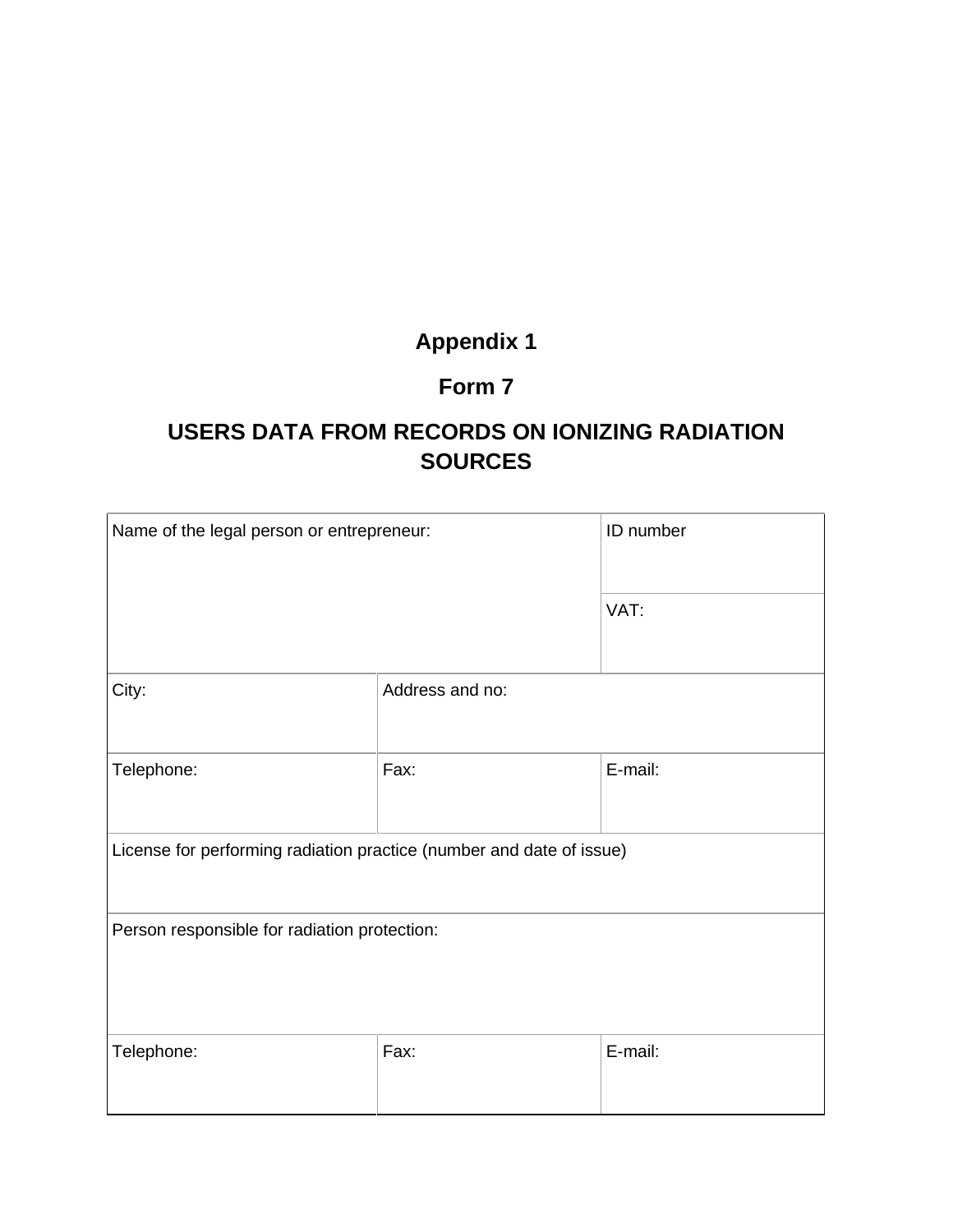Verification of records

Place and date: For legal person or entrepreneur:

Seal

Signature of authorised person

 $\overline{\phantom{a}}$ 

## **Appendix 2**

## **Form 8**

# **DATA ON HIGH-ACTIVITY SOURCE**

| 1. High activity source ID<br>number                                                                                                    | 2. License holder information<br>Name:<br>Address: Country:<br>Producer: $\Box$ Deliverer: $\Box$<br>User: 0 | 3. Sealed source is located<br>(used or stored): if not the same<br>as no. 2<br>Name:<br>Address:<br>Fixed: $\Box$ Stored (mobile): $\Box$ |
|-----------------------------------------------------------------------------------------------------------------------------------------|--------------------------------------------------------------------------------------------------------------|--------------------------------------------------------------------------------------------------------------------------------------------|
| 4. Source registration                                                                                                                  | 5. License Number:<br>Date of issue:<br>Date of expiry:                                                      | 6. Regular controls of highly<br>active sources                                                                                            |
|                                                                                                                                         |                                                                                                              | Date:                                                                                                                                      |
| Date of first registration:                                                                                                             |                                                                                                              | Date:                                                                                                                                      |
| Date of data transfer to the<br>archive:                                                                                                |                                                                                                              | Date:                                                                                                                                      |
|                                                                                                                                         |                                                                                                              | Date:                                                                                                                                      |
| 7. Characteristics<br>of highly<br>active source<br>Radionuclide:<br>Activity on the day oof<br>production or placing on the<br>market: |                                                                                                              | Date:                                                                                                                                      |
|                                                                                                                                         |                                                                                                              | Date:                                                                                                                                      |
|                                                                                                                                         | 8. Admission of highly active<br>source<br>Admission date:                                                   | Date:                                                                                                                                      |
|                                                                                                                                         |                                                                                                              | Date:                                                                                                                                      |